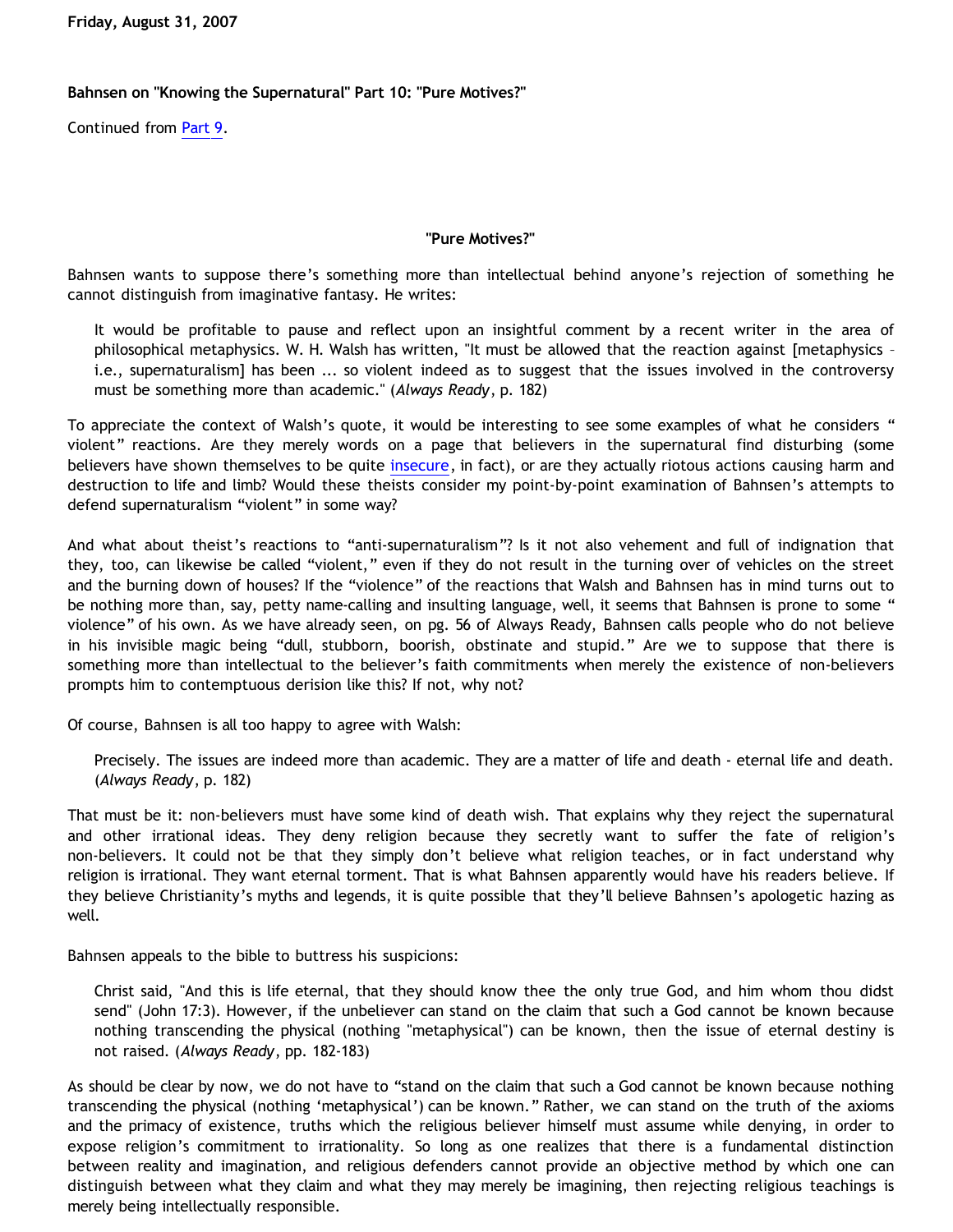Bahnsen then identifies what he finds most worrisome:

Accordingly, men may think and do as they please, without distracting questions about their nature and destiny. (*Always Ready*, p. 183)

Why would it bother Bahnsen or anyone else if other "men may think and do as they please"? The thought that "men may think and do as they please" really bothered [Jim Jones](http://en.wikipedia.org/wiki/Jim_Jones), too.

Why is it that religious leaders so often find intellectual liberty objectionable? Is it because intellectual liberty threatens their leadership, livelihood, or the perks of their station? Bahnsen claims that "every believer wants to see the truth of Christ believed and honored by others." (*Always Ready*, p. 115) My initial thought on reading this was, " Does Christ want this, too?" If Christ is omnipotent and able to change non-believers into believers (as is supposedly the case with Christians themselves, according to Bahnsen's type of Reformed Theology), then whatever is the case now must be what Christ wants to be the case now. After all, according to Bahnsen's mentor Van Til, "God controls whatsoever comes to pass" (*The Defense of the Faith*, p. 160). Indeed, if Jesus can make a visiting appearance before Saul of Tarsus as he was on his way to persecute Christians, that same Jesus should be able to appear before anyone whose heart needs to be changed. If Jesus doesn't do this, well, that is not the non-believer's fault.

And what of those who do not consider "questions about their nature and destiny" to be "distracting," even though they do not believe in any invisible magic beings? What of those who are pleased to contemplate such questions? Personally speaking, I enjoy contemplating such questions. But I still observe the distinction between the real and the imaginary, and this is what earns me the religionists' contempt.

Then Bahnsen projects what worries him onto everyone else:

Men will, as it were, build a roof over their heads in hopes of keeping out any distressing revelation from a transcendent God. The anti-metaphysical perspective of the modern age functions as just such a protective ideological roof for the unbeliever. (*Always Ready*, p. 183)

An old polemical tactic is to broad-brush one's accusations at large without naming specific culprits or citing evidence to substantiate the charge being made. Here Bahnsen shows that he is familiar with this tactic. Does Bahnsen identify those who allegedly "build a roof over their heads in hopes of keeping out any distressing revelation from a transcendent God"? No, he does not identify any particular individual who does this. Presumably Bahnsen has in mind anyone who disputes the existence of his god. Does he produce any evidence to substantiate his charge that those anonymous persons "build a roof over their heads" to keep out the Christian god? No, he doesn 't. All he provides is a quote from Nietzsche, but that didn't prove anything but the fact that Bahnsen had to dig a quote out of a source that is some 100 or so years old to find an instance of a non-Christian apparently providing a case in point (when in fact it didn't).

Worshippers of Geusha, the supreme being of the Lahu tribe, could play the same game. They could quite easily say that men seek to "build a roof over their heads in hopes of keeping out any distressing revelation from" Geusha. And on their Geusha-centric "presuppositions," this would of course "make sense." But is it an argument? No, it is not.

What's noteworthy in either case, is the fact that there would be no need to "build a roof over" one's head to begin with. Bahnsen betrays the very irrational fear that the bible seeks to inculcate in its readers, a fear which Bahnsen bought into and projected on everyone else.

Bahnsen was no doubt emotionally taken captive by passages such as Luke 12:5, which states:

Fear him, which after he hath killed hath power to cast into hell.

Of course, if one grants the whole bag of assumptions that the bible uses to entice fish into its nets, such passages will of course be very compelling psychologically. But that's just the point: why grant the basic claims of the Christian worldview to begin with? This just brings us back to the original issue of "the problem of knowing the ' super-natural'," which Bahnsen leaves unattended in characteristic manner.

Indeed, what we have here is a classic case of projection: Bahnsen fears "the supernatural" because he thinks it is something both real and beyond his comprehension (and yet he insists that we accept it as "knowledge" and postures as a spokesman for its wishes and pronouncements). He wants protection from supernatural wrath, so as a matter of course he supposes everyone else does, too. Indeed, if one thought there were an angry supernatural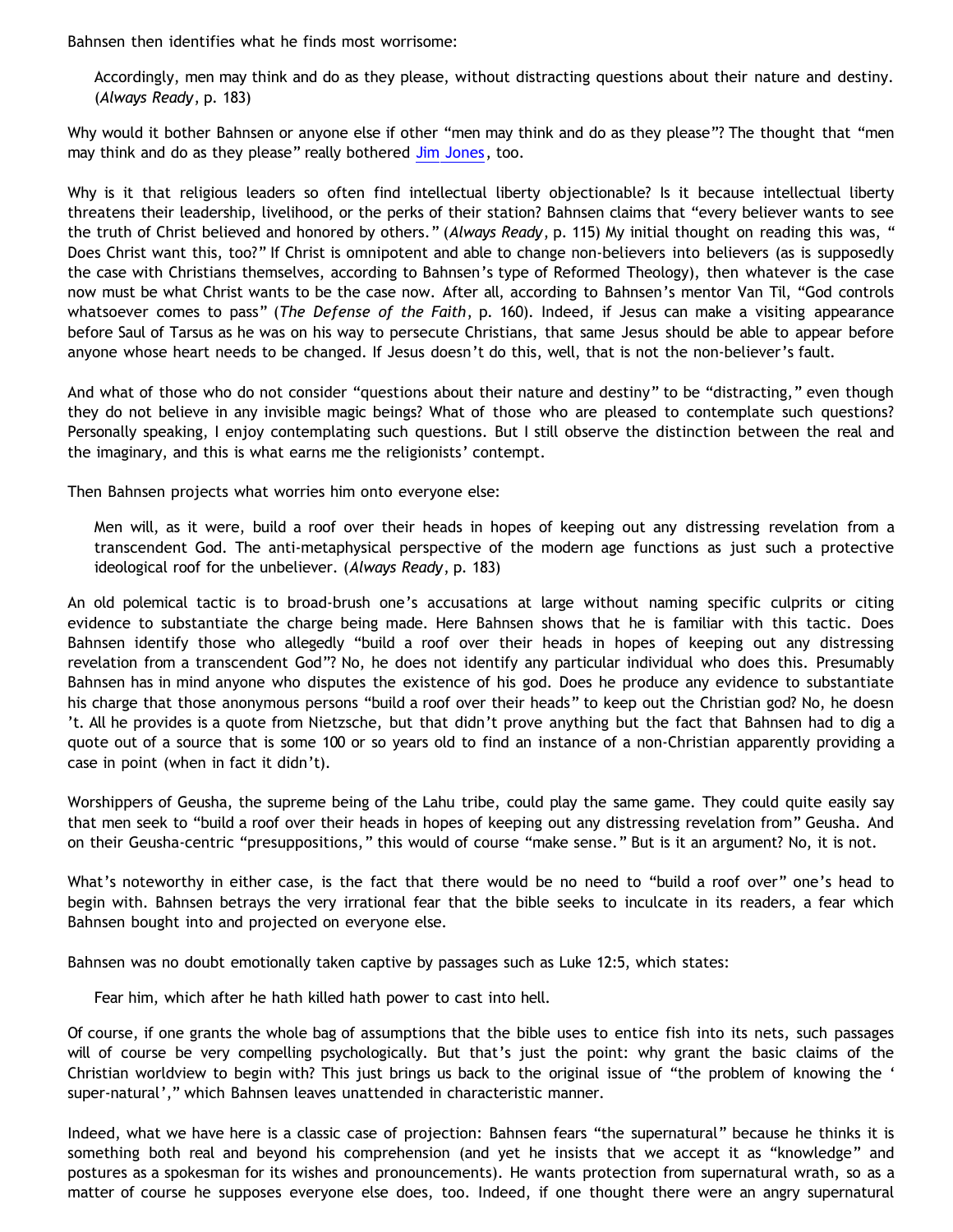deity in the first place, who wouldn't want to take cover? Bahnsen takes cover in his feigned piety, by pretending to be a know-it-all when it comes to "the supernatural" (however, do not ask him how one can have awareness of "the supernatural" or distinguish what he calls "the supernatural" from his vain imaginations). Bahnsen simply projects his own irrationality onto everyone else, supposing all human beings are just as frightened and dishonest as he is. The choice to be dishonest "accounts for" the persisting and insistent delusions of the theist.

In spite of the deception that shines through the faded patina of Bahnsen's feigned piety, he brings the discussion back to the topic at hand:

The fact is that one cannot avoid metaphysical commitments. The very denial of the possibility of knowledge transcending experience is in itself a metaphysical judgment. Thus the question is not whether one should have metaphysical beliefs, but it comes down to the question of which kind of metaphysic one should affirm. (*Always Ready*, p. 183)

I would agree that "one cannot avoid metaphysical commitments," so long as "metaphysical" neither equates nor implies "the supernatural." I certainly do not think it is the case that "one cannot avoid supernatural commitments." I am living proof of this. As for considering "the possibility of knowledge transcending experience," this not only depends on one's metaphysical view, but also on what assumptions are packed into the notion of "knowledge transcending experience." It is not clear what Bahnsen means by this expression, for he nowhere makes it explicitly clear. If he means knowledge that is implicitly available as a result of conceptual integration or inductive generalizations based on objective models, then yes, such knowledge is in fact possible. But if by "knowledge transcending experience" Bahnsen means to denote some ideational content that is ultimately fictitious or based on imagination (even if it is not admitted as such), then I would say it is wrong to call such content "knowledge." ' Fantasy' is the appropriate concept to denote this.

And yes, if it is the case that "the question is not whether one should have metaphysical beliefs" – because "one cannot avoid metaphysical commitments" – I would add that "it comes down" not only "to the question of which kind of metaphysic one should affirm," but also how consistently one's worldview applies that metaphysic. My worldview openly and knowingly affirms the metaphysic of the primacy of existence in the subject-object relationship. And my worldview is consistent with this metaphysic. It is, in fact, an extension of this principle, the essential principle of objectivity, applied to the rest of philosophy. Christianity, as we have seen, affirms a metaphysic which grants primacy to consciousness. Can Bahnsen consistently apply this principle in his operative view of the world? Bahnsen nowhere engages the issue of metaphysical primacy, and yet here he is, talking about metaphysical commitments, judgments and their associated principles. Why does he avoid the issue of the proper relationship between subject and object? Did he not think there is a proper relationship between a subject and its objects? Or, is this something one need not address in his metaphysical views? Or, is it something anyone can be justified in taking for granted without ever understanding what his professed views imply in regards to this relationship? Since Bahnsen remained silent on this issue, we will never know. But one thing's for sure: we won't learn about the proper relationship between a subject and its objects from Bahnsen.

Failing to address this issue when he had the opportunity, Bahnsen then sought to turn his guns on those who do not embrace his particular brand of subjectivism, namely Calvinist Christianity:

The apostle Paul teaches us that all unbelievers (including Nietzsche) "suppress the truth in unrighteousness" (Rom. 1:18); they attempt to hide the truth about God from themselves due to their immoral lives. "The carnal mind is enmity against God" (Rom. 8:7) and "minds earthly things" (Phil. 3:18-19). Those who are enemies in their minds due to evil works (Col. 1:21), and are foolish in their reasoning (Rom. 1:21-22; 1 Cor. 1:20), are led in particular to an anti-biblical metaphysic (e.g., "The fool has said in his heart there is no God," Ps. 10:4) disguised as an anti-metaphysical posture in general. (*Always Ready*, p. 183-184)

Because he cannot present any epistemology whcih warrants any assertion of "the supernatural," Bahnsen wants to morph the issue into a matter of moral impropriety. He cannot rationally justify belief in the supernatural, but he's still anxious to vent his contempt for the spoilsports.So Bahnsen reiterates the Pauline accusation that non-believers "suppress the truth in unrighteousness," and "attempt to hide the truth about God from themselves due to their immoral lives." These are not light accusations to say the least. Apparently "mind[ing] earthly things" – like one's own life, the welfare of one's loved ones, the consequences of one's choices and actions – is a vice. Note that he echoes these charges even though he nowhere identifies any means by which a human being can acquire awareness of what he calls "the supernatural," or by which we can confidently distinguish between what he calls "the supernatural" and what he may very well be merely imagining. It is common for those who are trying to hide something to redirect attention away from their subterfuge by making accusations against individuals. The goal of such a move is to put others on the defensive, thus enabling evasion. But here Bahnsen does not restrict his